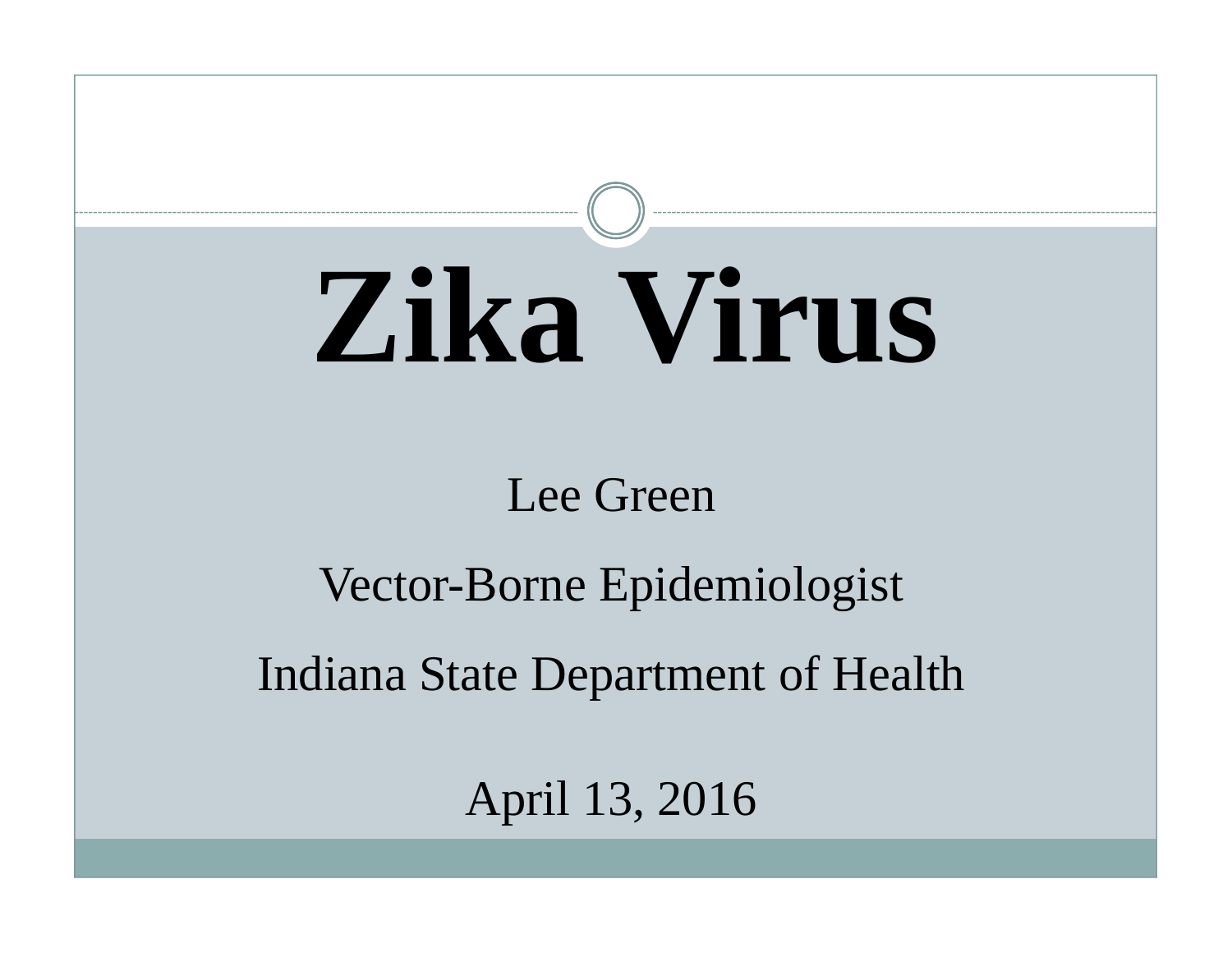# What Is It?

- Flavivirus
	- WNV
	- Dengue
	- St. Louis Encephalitis
	- Yellow Fever
	- Tick Borne Encephalitis
- Single stranded RNA virus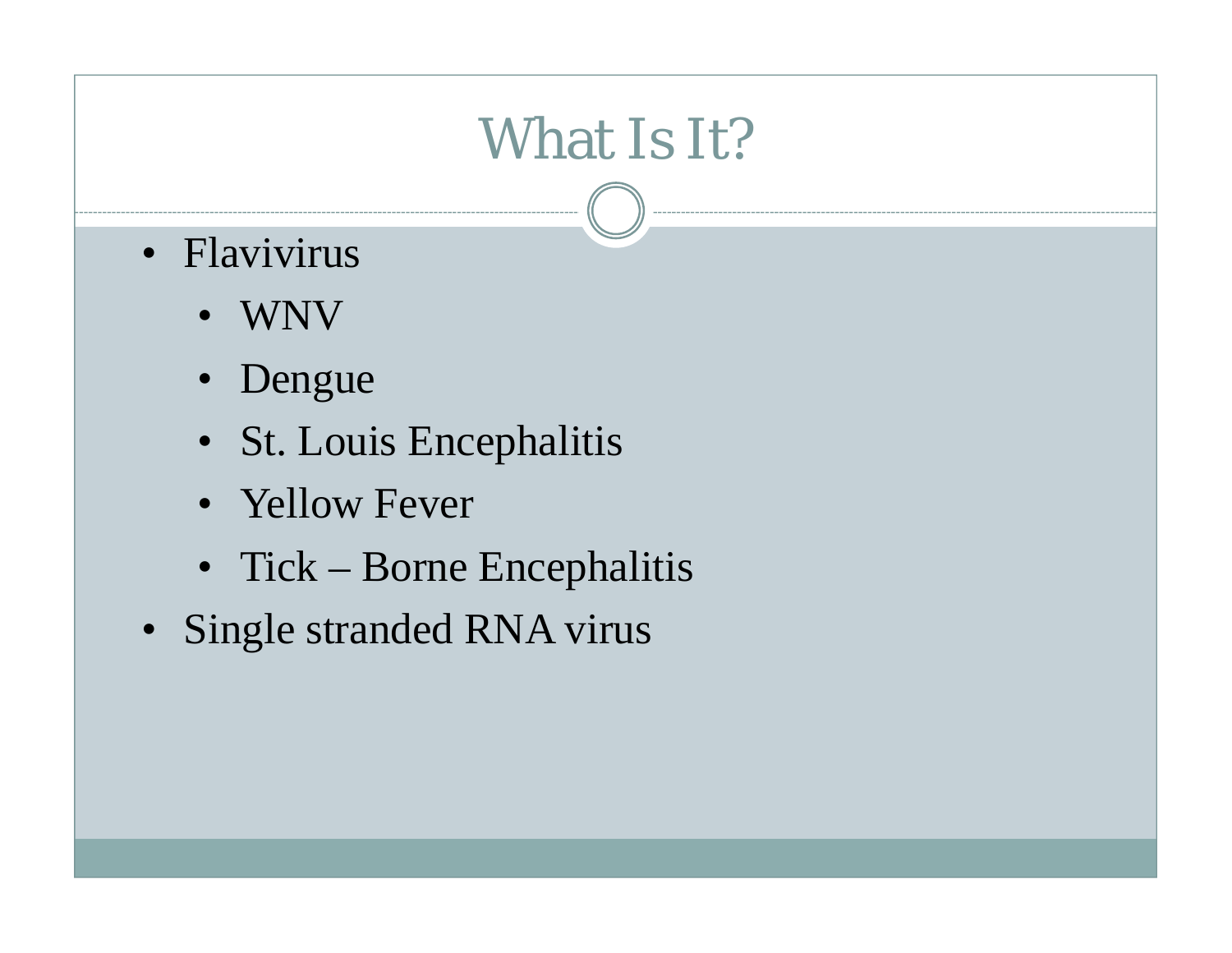# Symptoms

- Most are asymptomatic
- Most common symptoms are fever, rash, joint pain, and conjunctivitis
	- Muscle pain and headache also reported
- Incubation period is not known, but thought to be a few days to a few weeks
- Considered a mild, self limiting illness
	- Rarely fatal and rarely requires hospitalization
- Symptoms treated with supportive care
- Typically last 2 7 days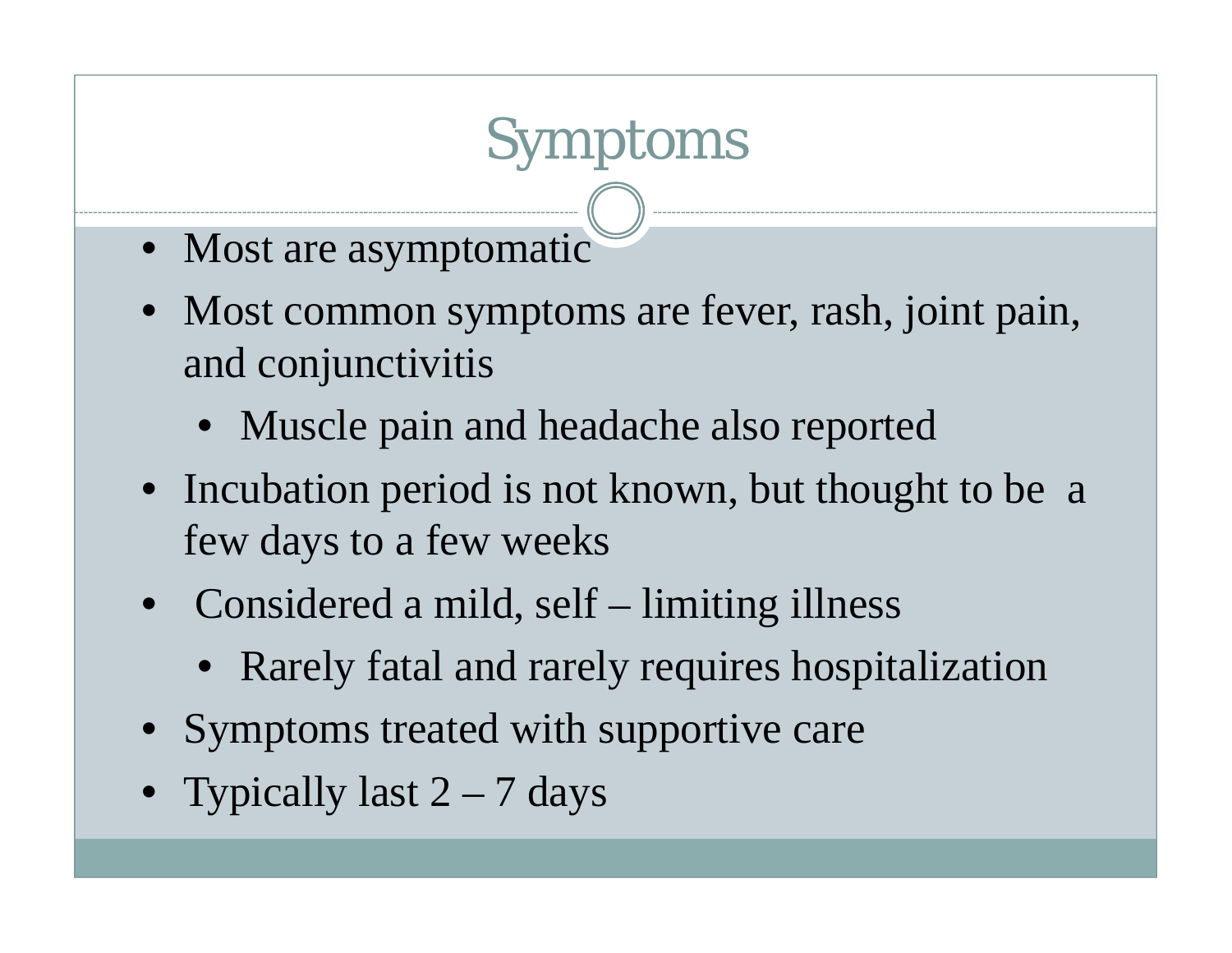

Source: http://www.cdc.gov/zika/images/zik-world-map\_01-15-2016\_web.jpg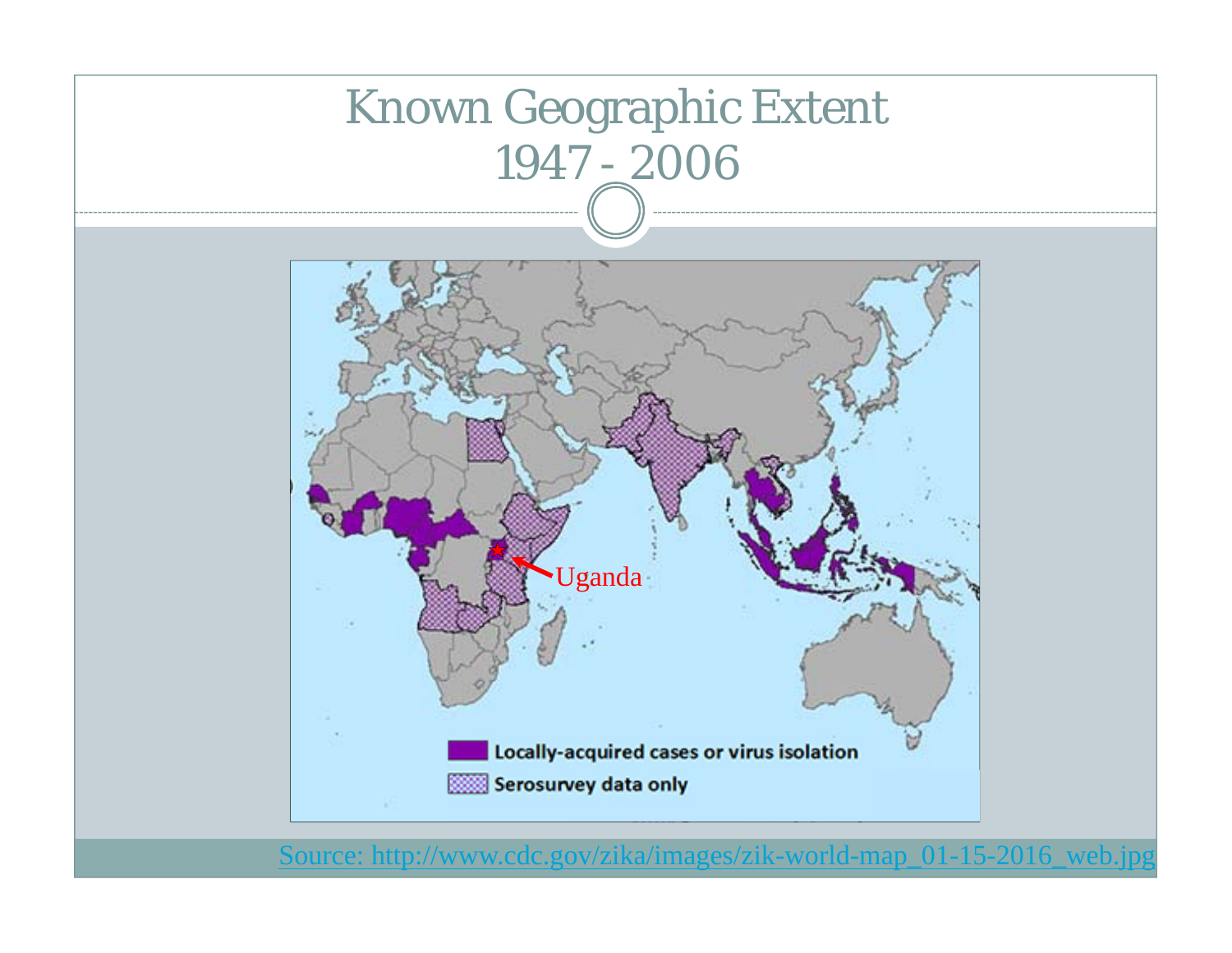# Zika Virus in the Americas

- First locally acquired cases reported in Brazil in May 2015
	- First detected in northern states
	- Spread to 18 different states by December
- A retrospective analysis of positive Dengue tests found positive Zika samples as early as February 2015
- It is thought Zika was introduced during the 2014 World Cup or from Pacific Islanders attending an international canoe race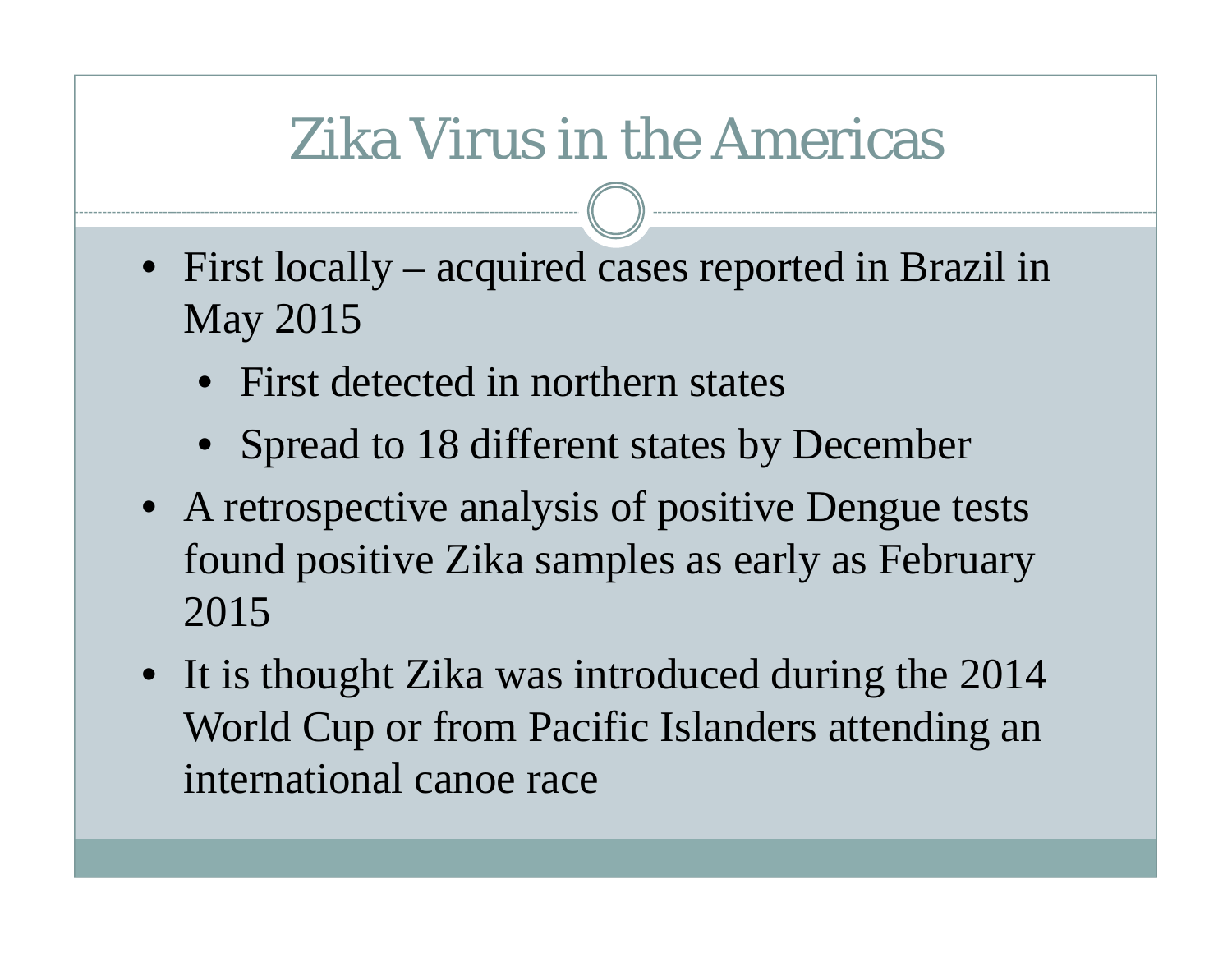## Zika Prevalence Worldwide

By January 2016, it was estimated that more than a million people had been infected in Brazil, and Zika cases had been seen in most countries of South America, Central America, in Mexico and in numerous Caribbean countries.



gov/zika/images/zik-wor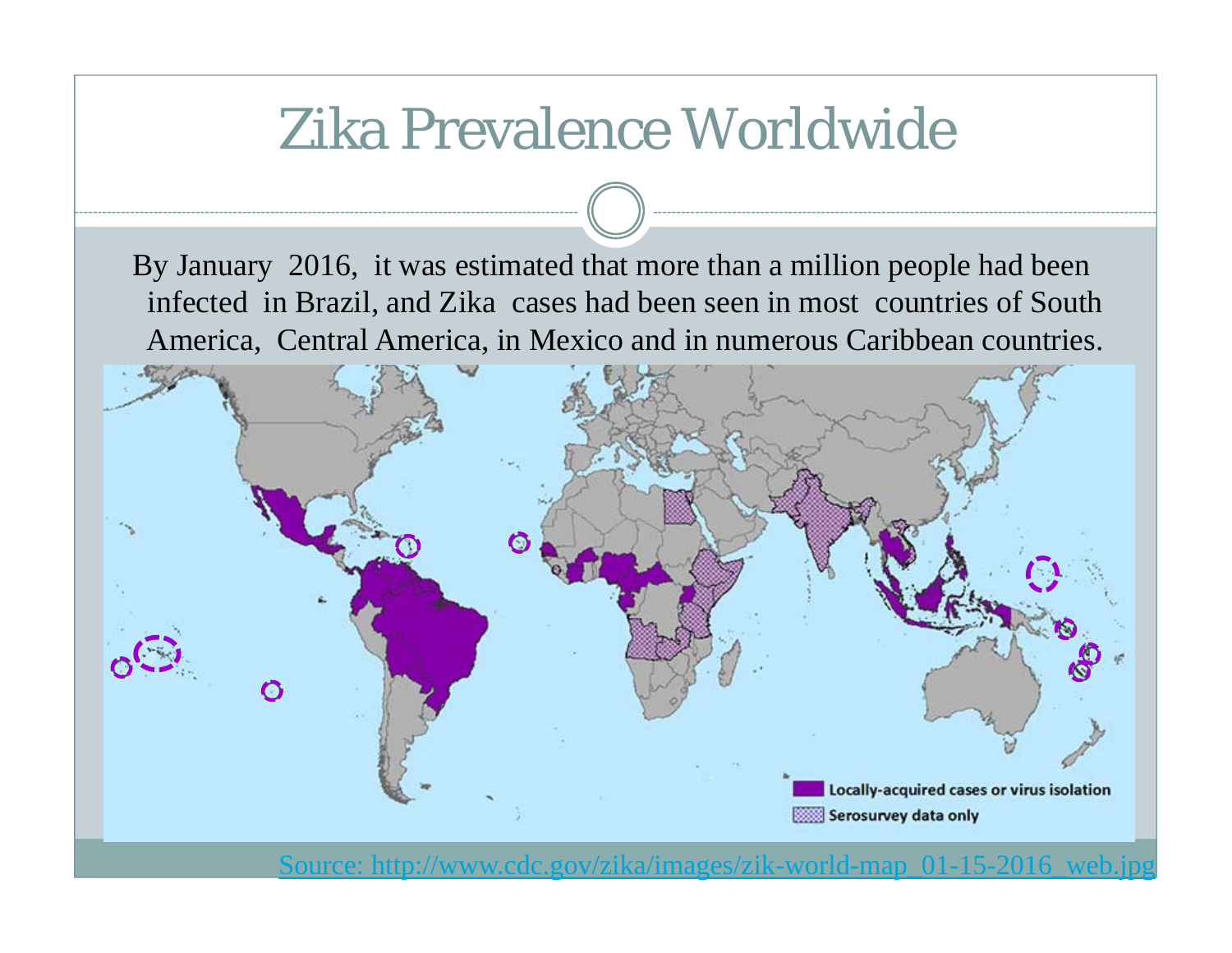#### Zika Virus in the Americas



Source: www.cdc.gov/zika/geo/active-countries.html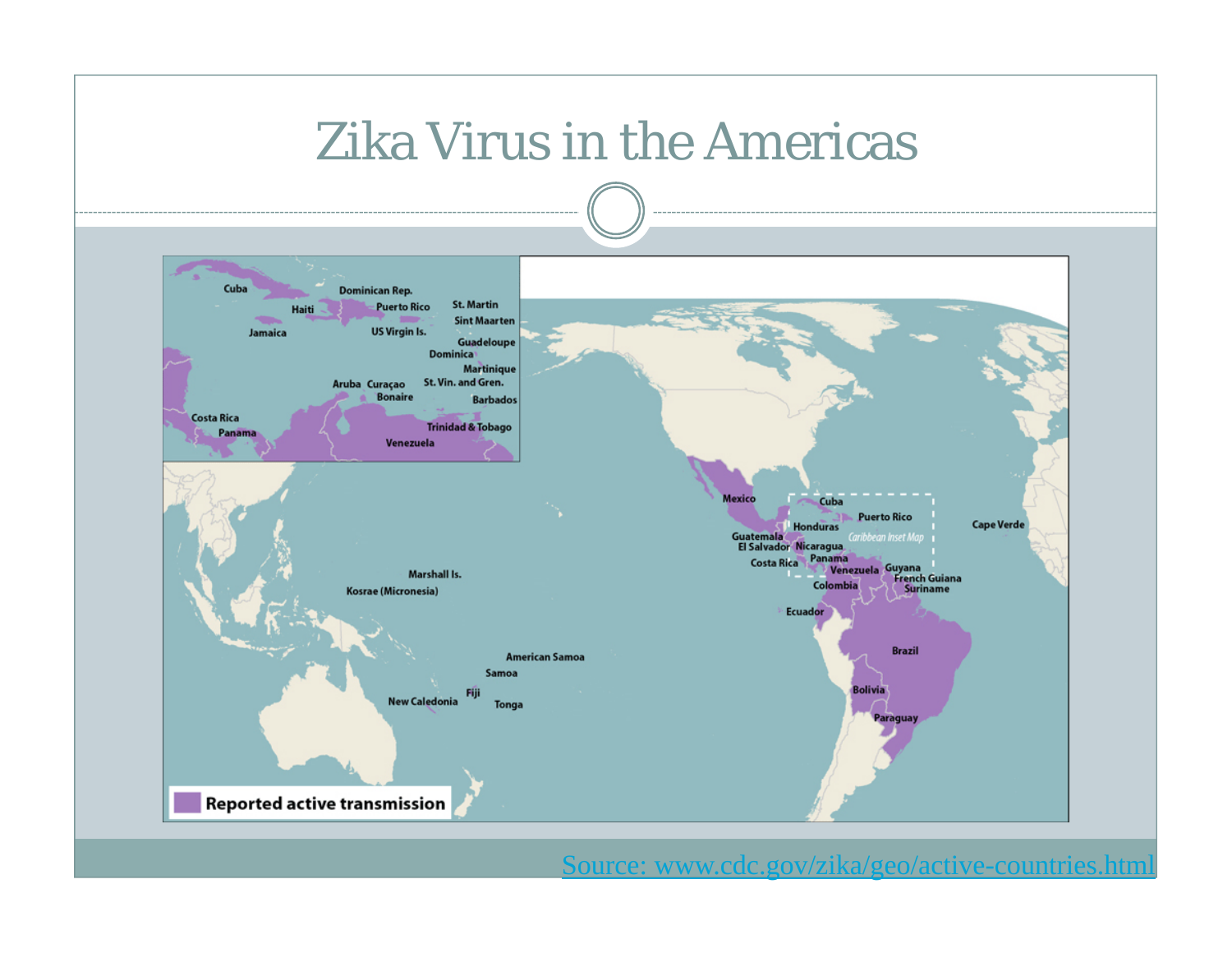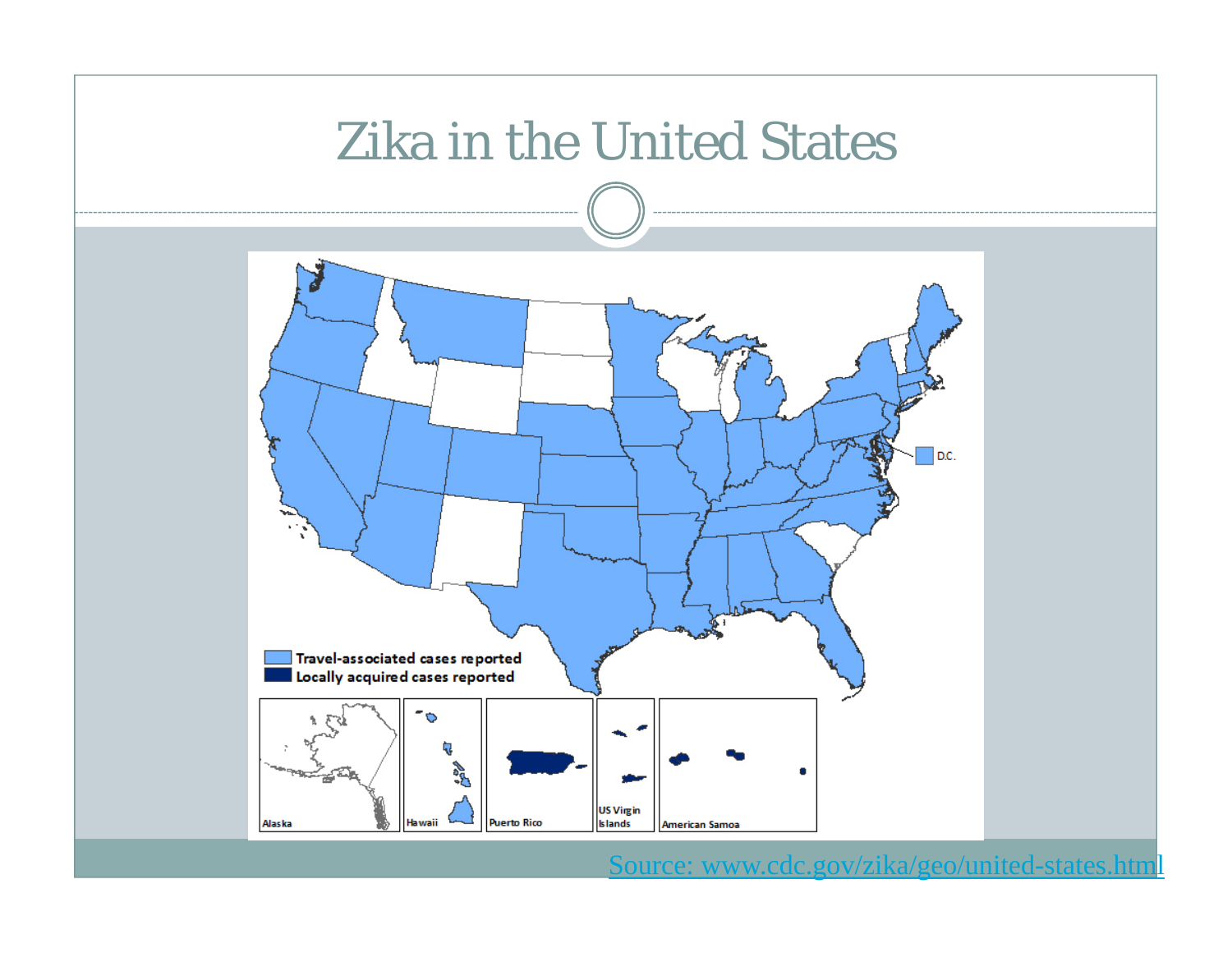# Vectors

- Transmitted primarily by *Aedes* species of mosquitoes
	- But not ALL *Aedes* mosquitoes!
	- *A. vexans* and *A. canadensis* are very prevalent nuisance species found throughout Indiana
- **The species currently implicated are** *A. aegypti*  **and** *A. albopictus*
	- *A. aegypti* is the primary vector
	- *A. albopictus* not thought to be as efficient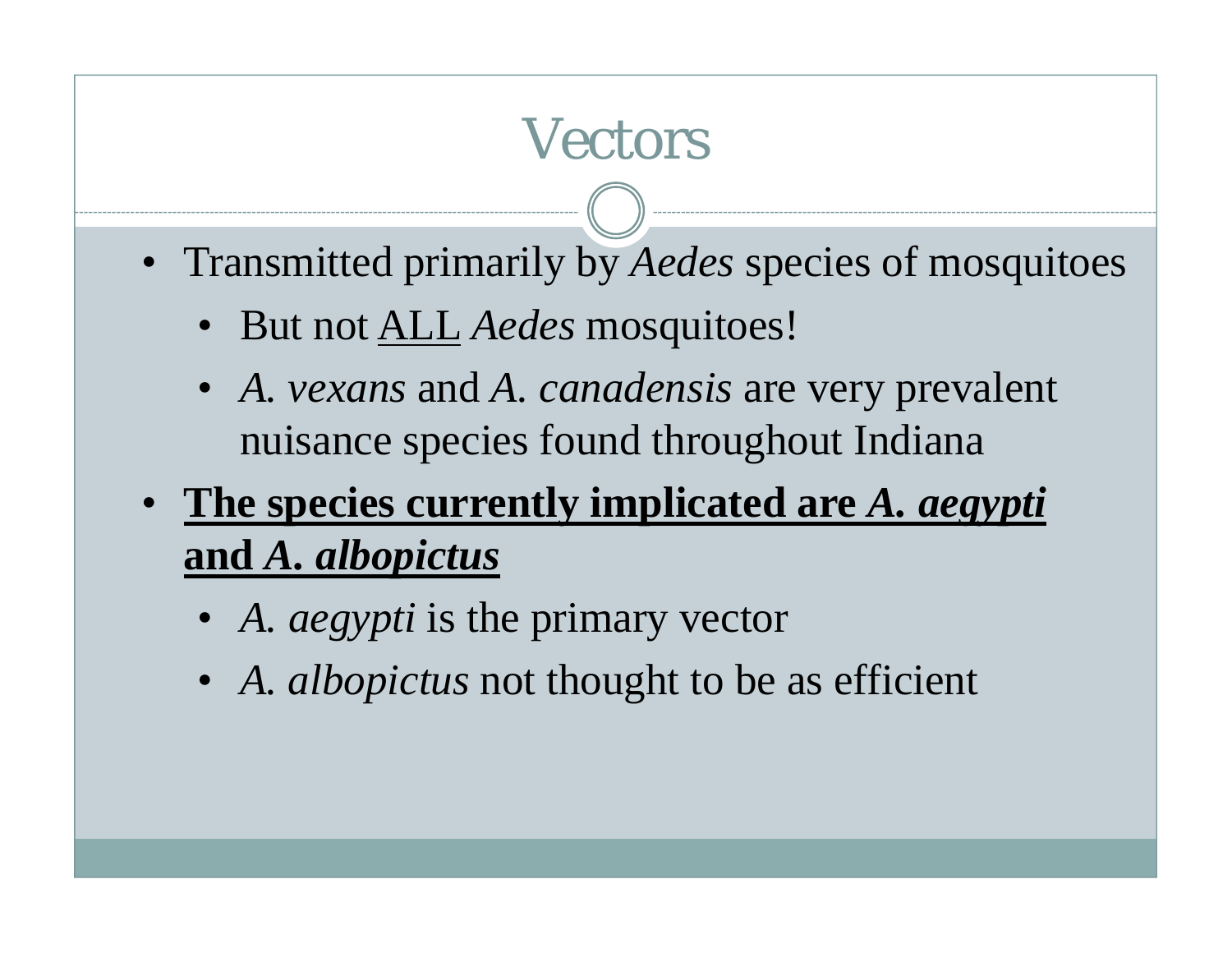# *Aedes Aegypti*

- Tropical, urban mosquito
- Container breeder
- Truly urban, must live close to humans
- Daytime biter
- Frequent / skittish biter



Source: CDC Public Health Image Library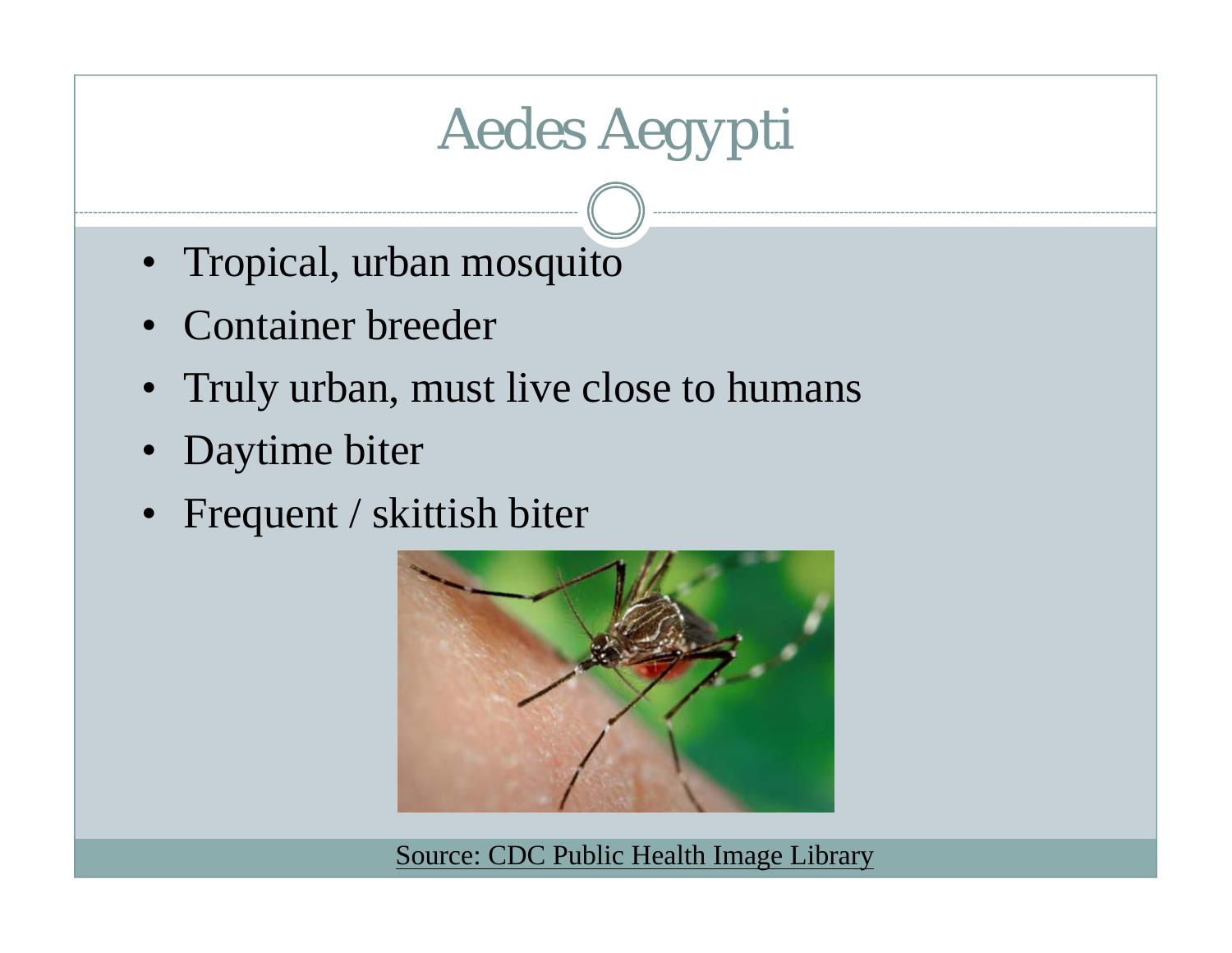# *Aedes Albopictus*

- Tropical, but also subtropical
- Container breeder
- Daytime biter
- Frequent biter

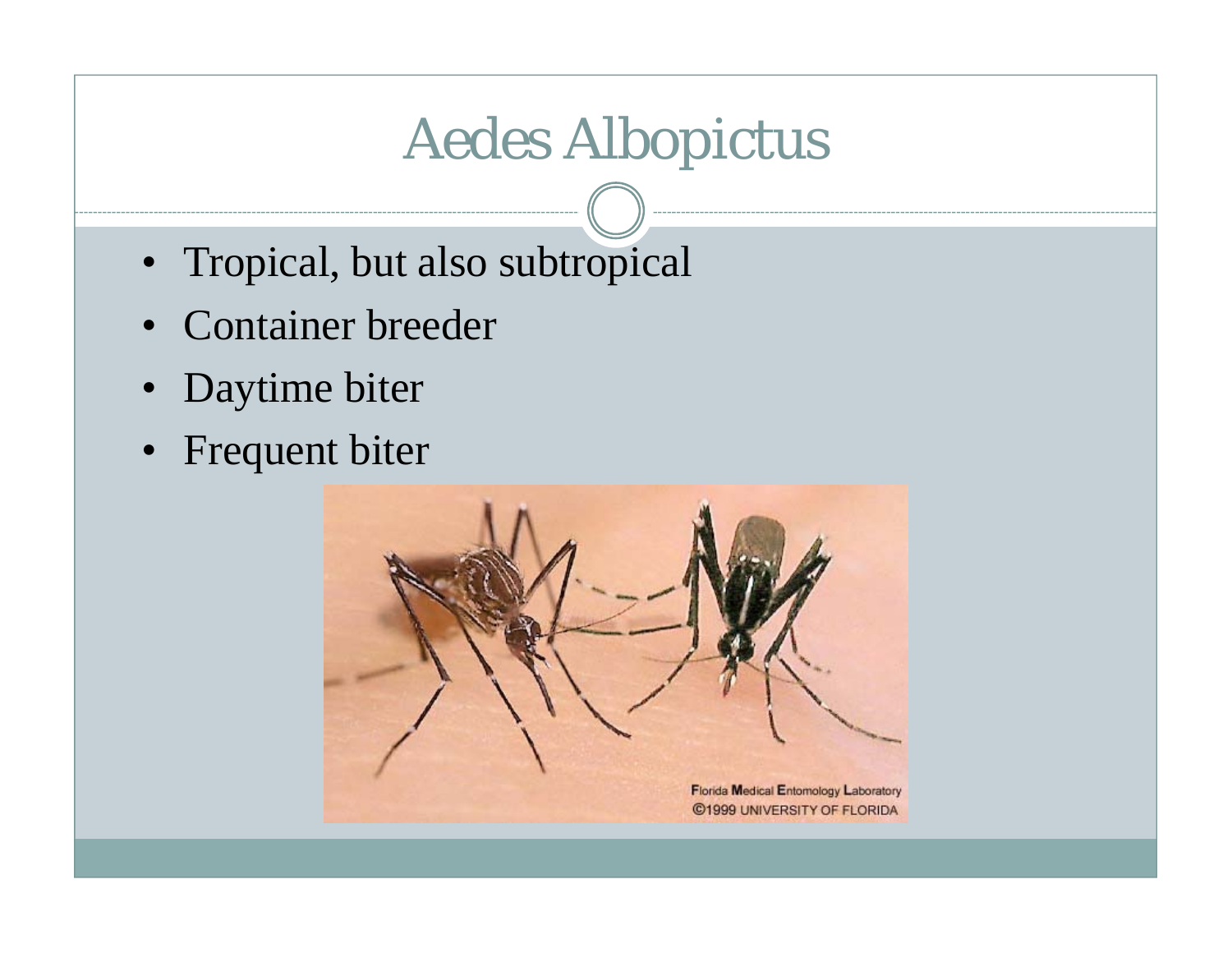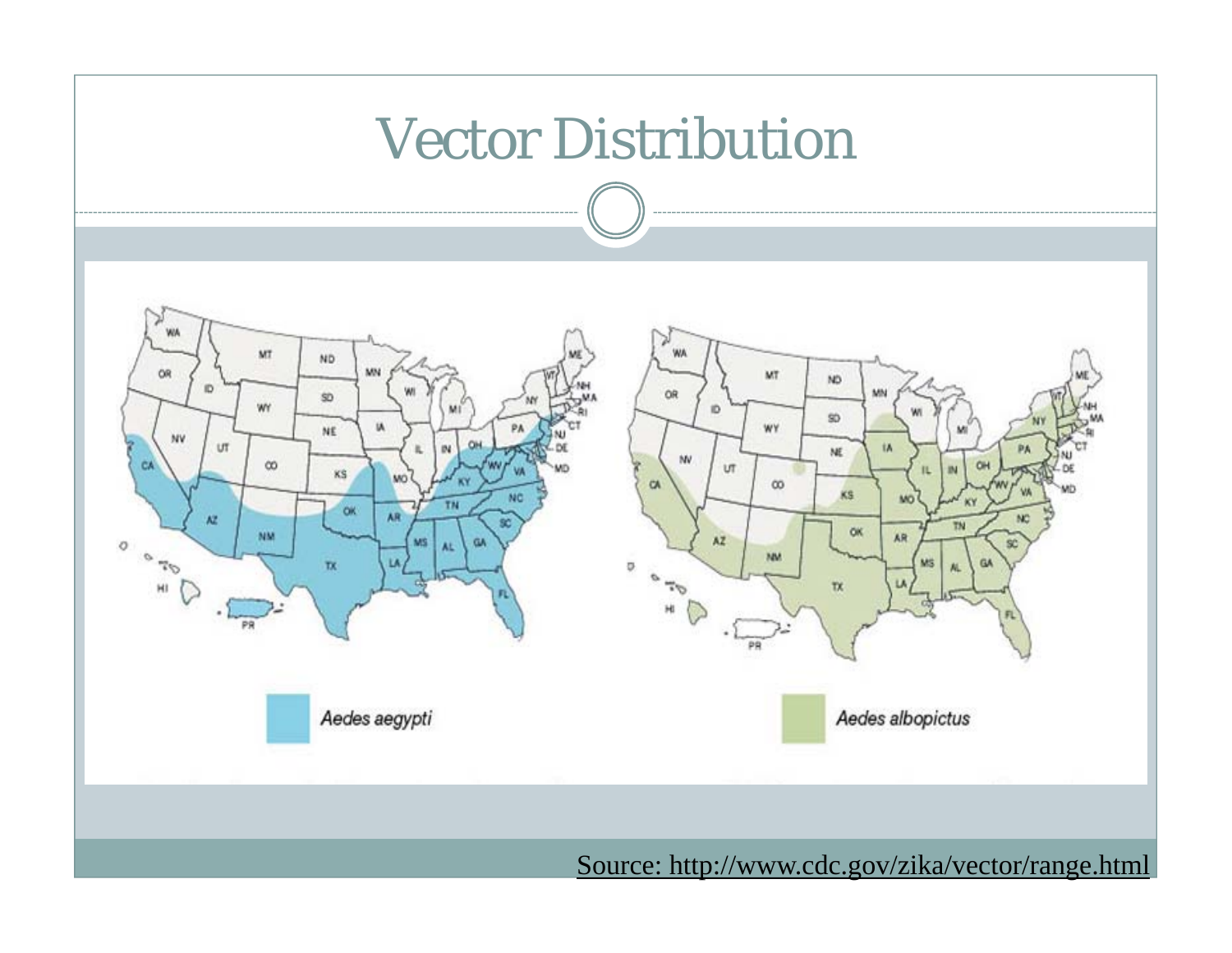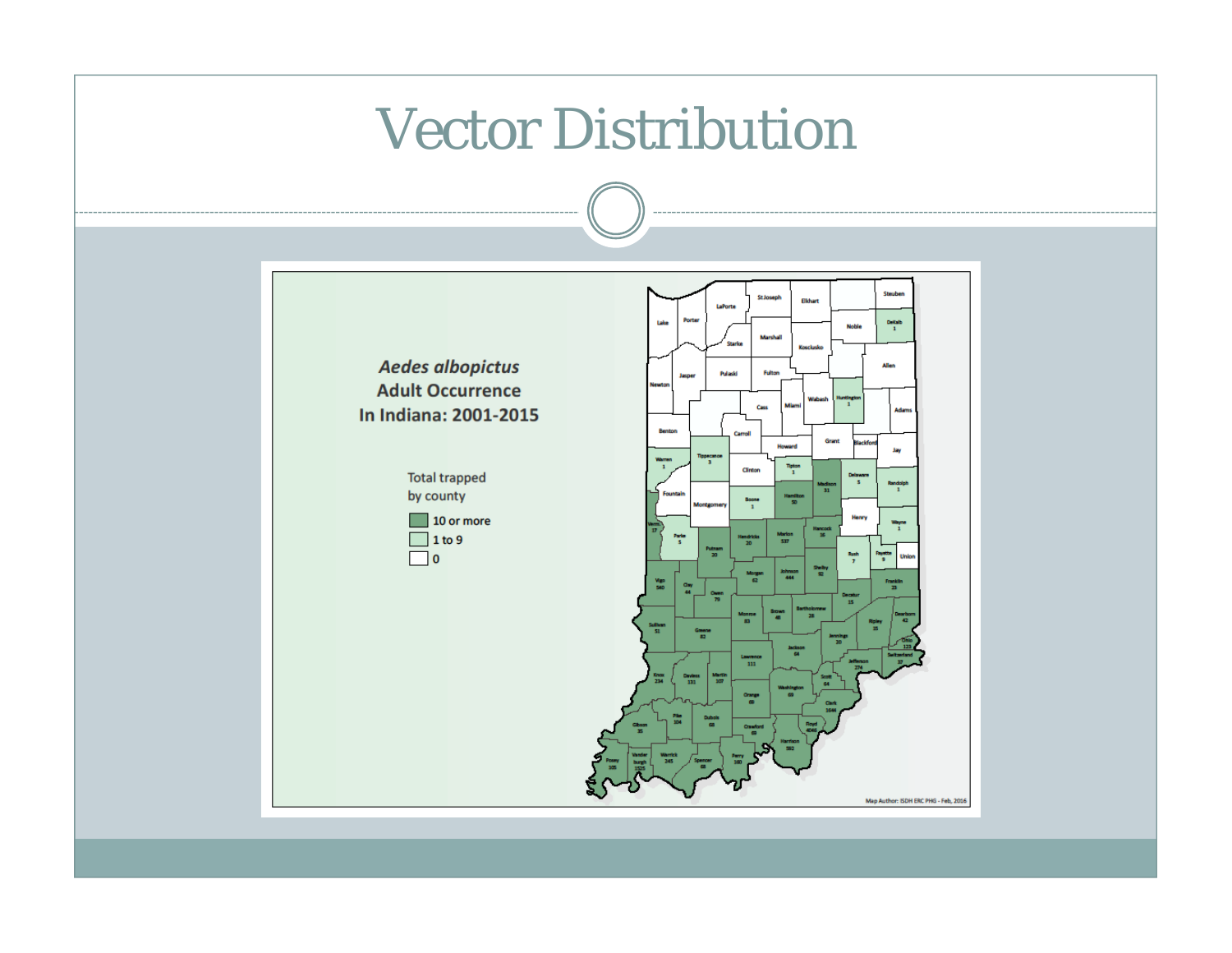## New Alarming Information

- • Microcephaly in Brazil
	- 150 200 per year, but 4,000 from October 2015 January 2016
	- Strong evidence linking Zika Virus to microcephaly and other neurological abnormalities
- • It is thought birth defects may occur in women infected during the first trimester of pregnancy
- •Guillain – Barre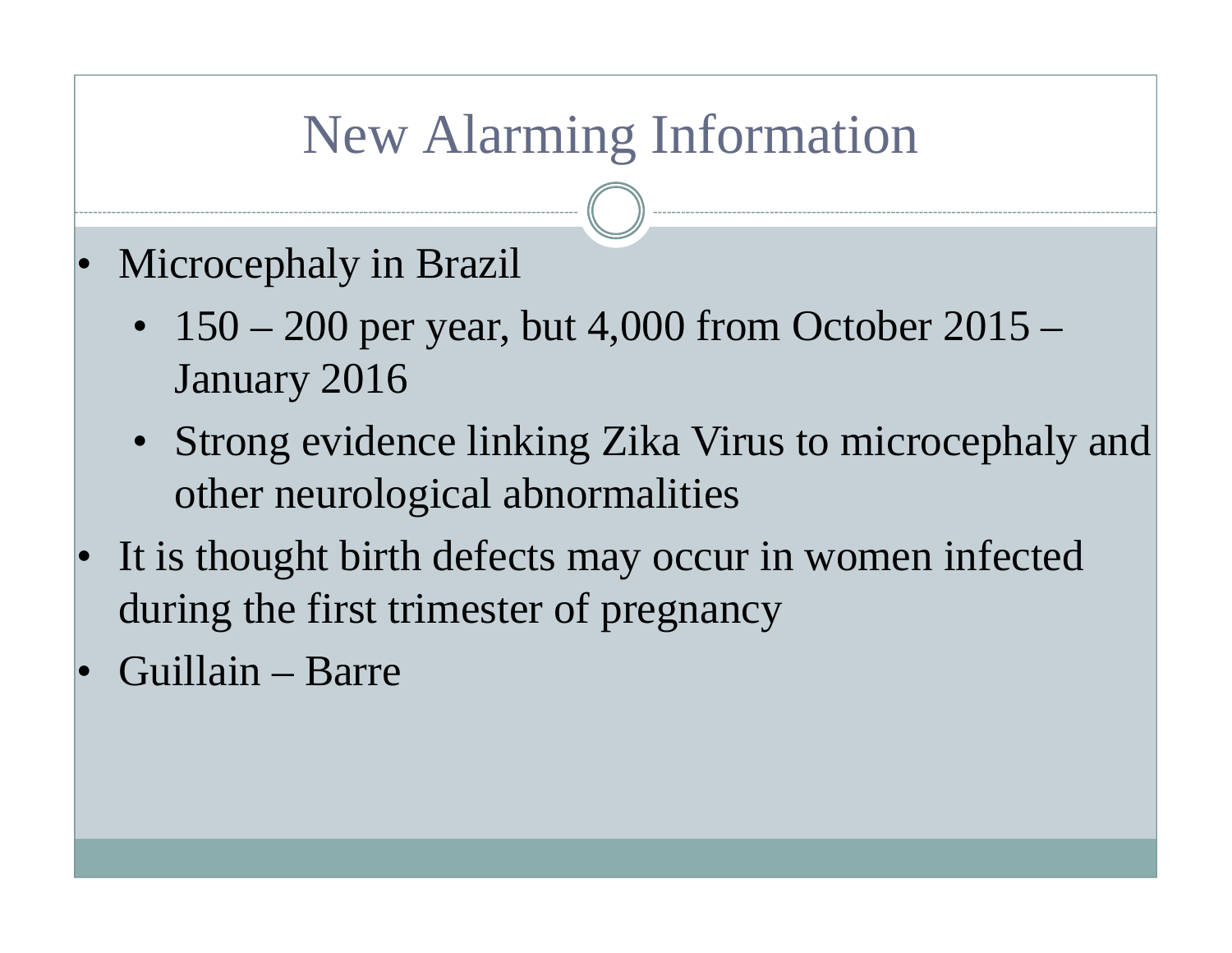## New Alarming Information

- • In addition to mosquitoes, Zika can also be transmitted by:
	- Infection of unborn children by infected mothers
	- Blood transfusions by asymptomatic individuals
	- Sexual transmission in infected sperm
		- Has been documented in the U.S. and French Polynesia
		- Have not documented transmission from infected female to male, but currently unknown if it is possible.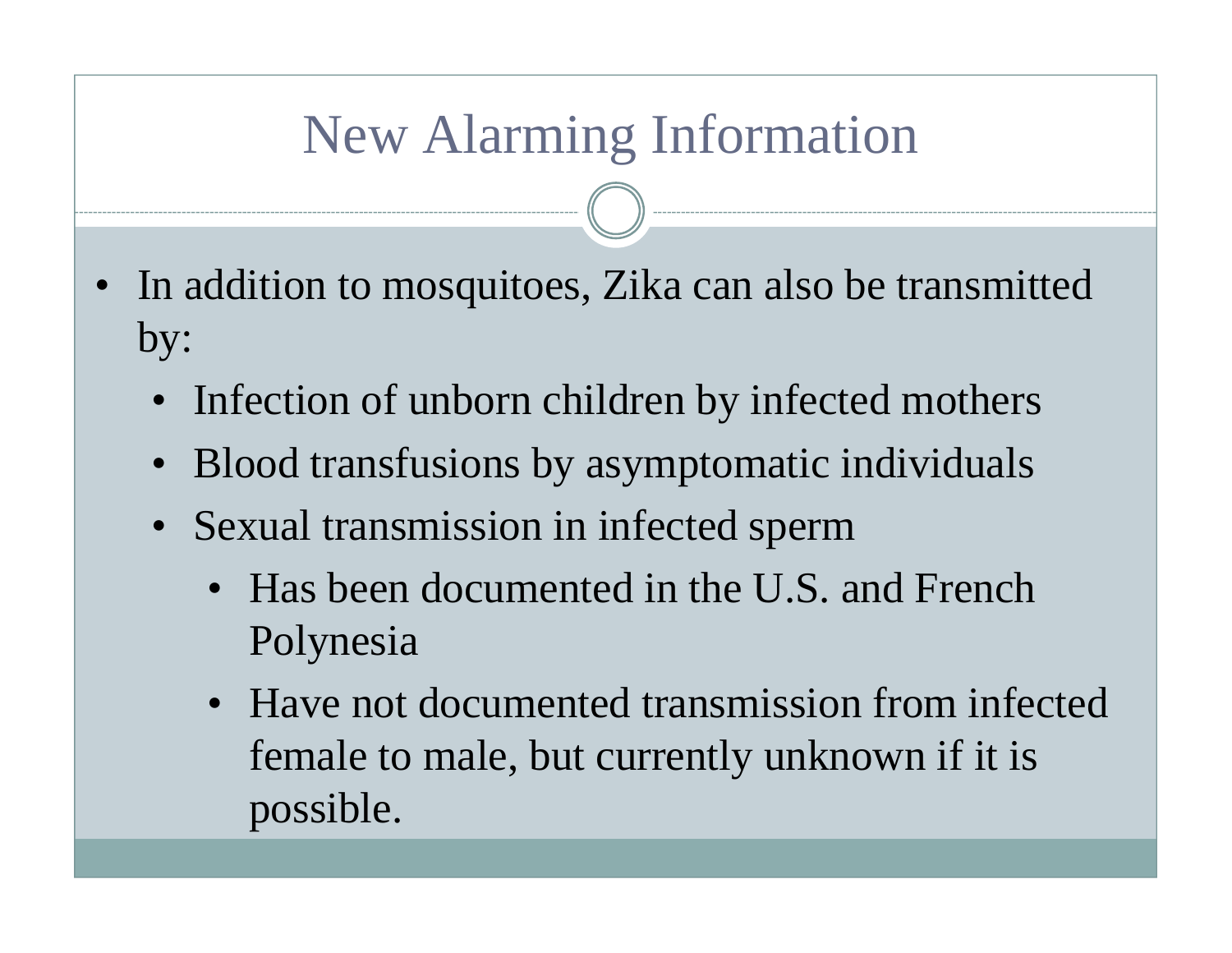#### So, What's the Risk in Indiana?

- Patients diagnosed with Zika will be advised to avoid additional mosquito bites for 7-10 days
- • Outbreaks are much more likely when multiple infected individuals are present and frequently exposed to bites
- • The presence of window screens and air conditioning here reduces contact with mosquitoes compared to tropical areas where Zika is active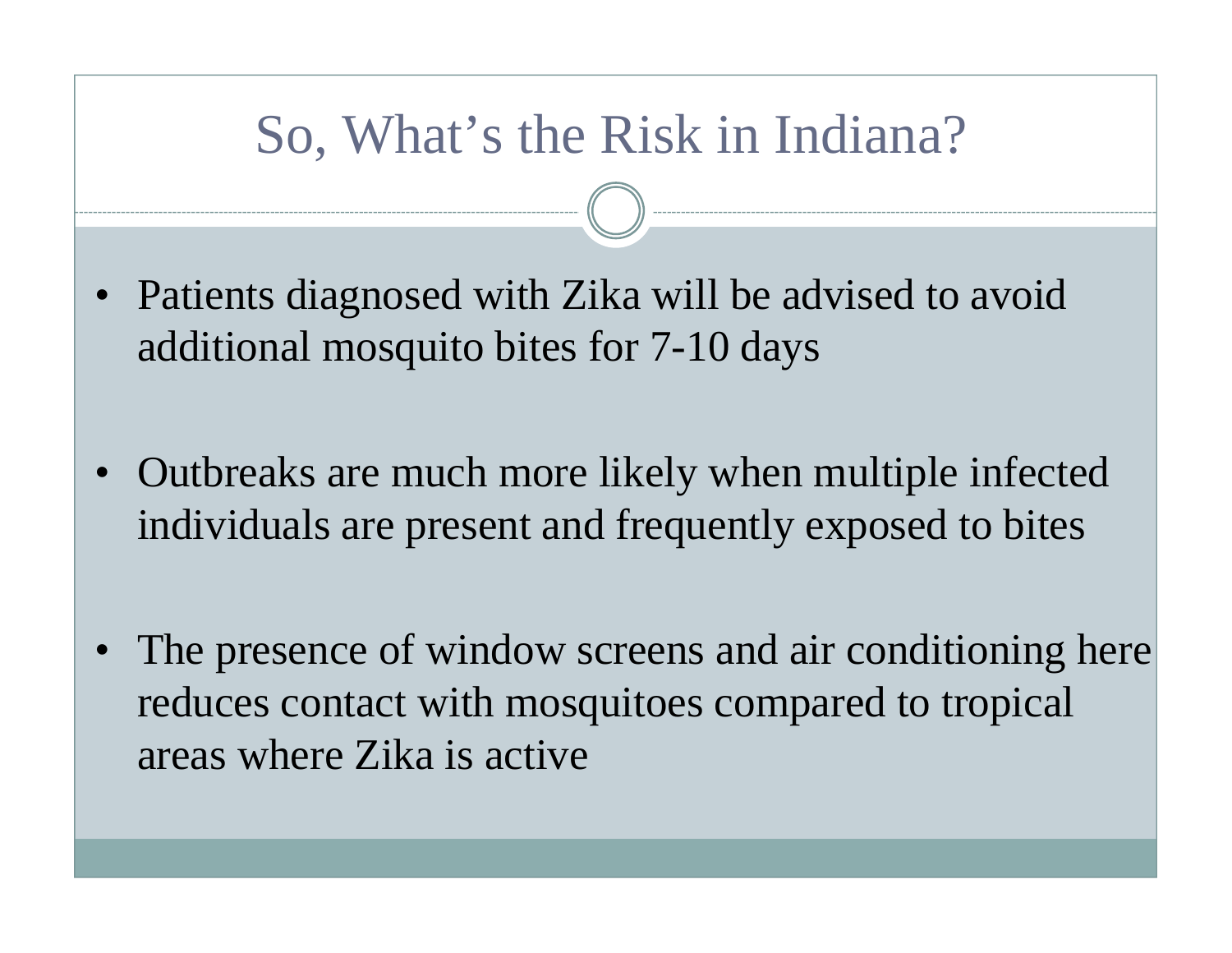#### What Can You Do?

- • Adult vector control that we use for *Culex* doesn't work as well for *Aedes albopictus* control
- • **Removal of potential breeding sites is critically important**.
	- • Constantly remind citizens to empty containers and other standing water throughout the season
	- Water that can't be emptied can be larvicided
- • Conduct surveys to identify potential problem areas and target control efforts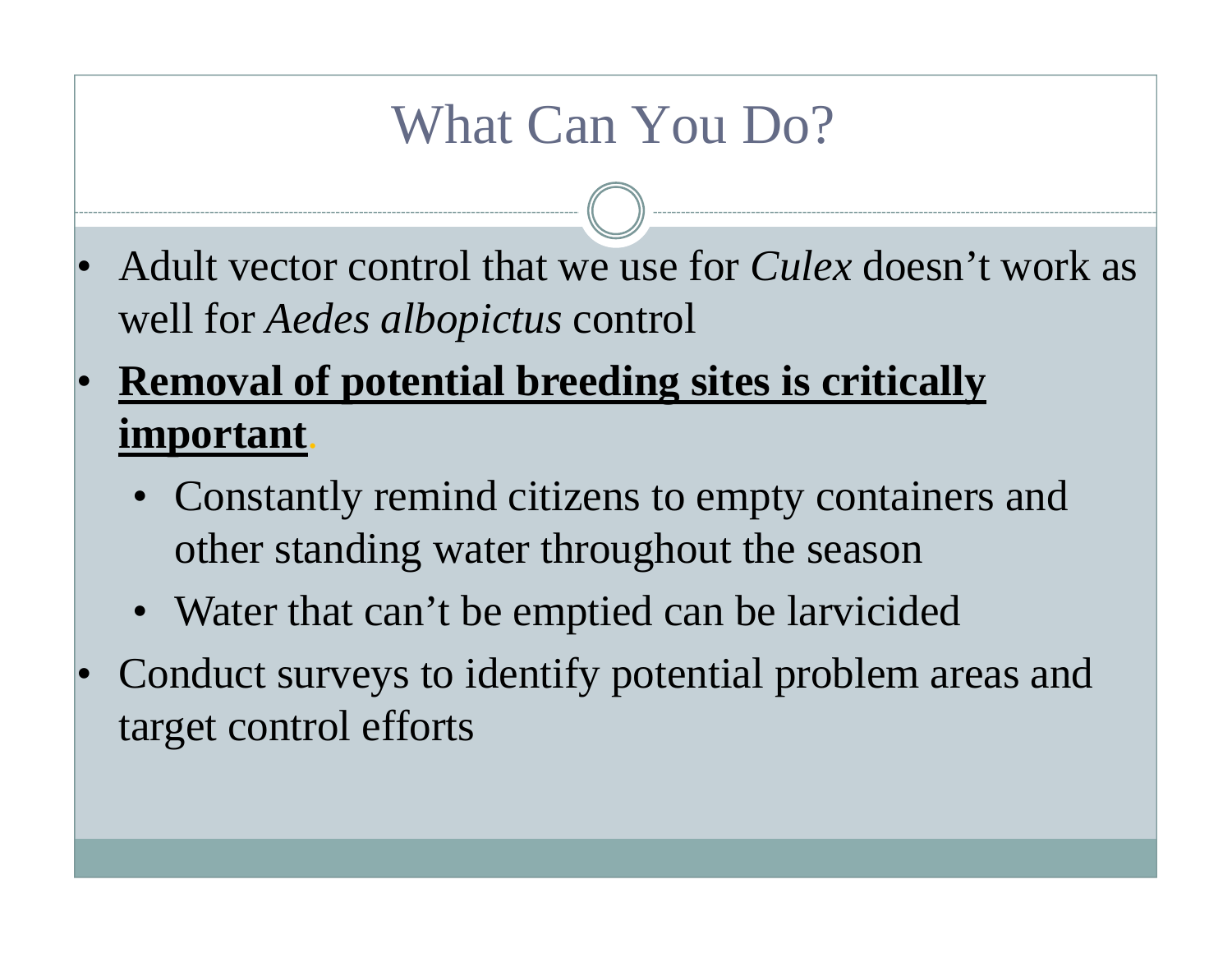#### What Can You Do?

- •Consider holding tire amnesty days
- • Reach out to tire retailers and recyclers to insure tires aren't collecting water
- •Enforce local solid waste disposal ordinances if necessary
- •Consider starting / expanding adult surveillance?
- • Obtain Core and Category 8 Community-Wide Mosquito Control certification
	- Even if you don't have currently treat or have the equipment to do so